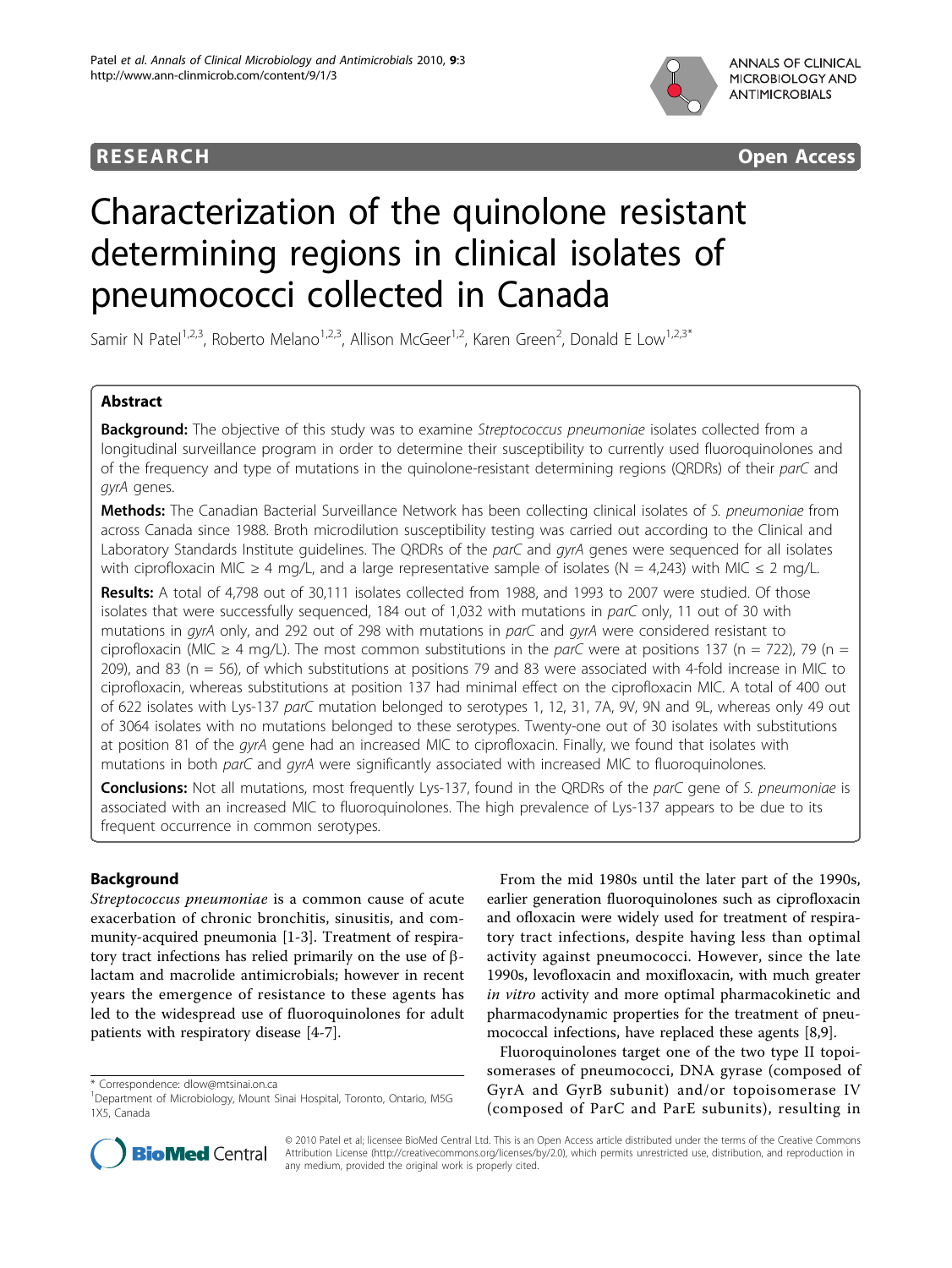inhibition of DNA synthesis [[10](#page-4-0)-[12\]](#page-4-0). Decreased susceptibility of S. pneumoniae to the fluoroquinolones has been attributed to either chromosomal mutations in the quinolone resistance-determining regions (QRDRs) of the parC and/or gyrA genes, which encode for subunits of topoisomerase IV and DNA gyrase, respectively, and/ or by a reserpine-sensitive efflux mechanism [\[13-16\]](#page-4-0). Fluoroquinolones have binding preferences (primacy) for one of the enzymes found in the two type II topoisomerases. Primacy is determined most reliably by in vitro selection experiments in which a resistance mutation is observed first in one of the two genes of the primary target and gene mutations in the secondary target are only observed subsequently [\[17\]](#page-5-0). Mutant selection studies in S. *pneumoniae* have shown that the primary target for fluoroquinolones, such as ciprofloxacin, ofloxacin and levofloxacin, is topoisomerase IV. In contrast,

newer fluoroquinolones such as moxifloxacin, gatifloxacin and gemifloxacin primarily target DNA gyrase [[18,19\]](#page-5-0). In fact, gemifloxacin and moxifloxacin have been found in some reports to exhibit dual activity based on the minimal effect of either gyrA or parC mutations on resistance, whereas strains with mutations in both gyrA and parC exhibit high-level resistance to these agents [\[20-22](#page-5-0)].

Previous studies have shown that pneumococci with substitutions at positions 79 and 83 of *parC*, and 81 and 85 of gyrA are most frequently found in isolates with reduced susceptibility to fluoroquinolones [[23-32\]](#page-5-0). However, many of these studies only sequenced isolates that were resistant to fluoroquinolones, were smaller in sample size, and had been done in a time before the widespread use of the newer generation fluoroquinolones. The purpose of this study was to characterize a large collection of contemporary isolates of pneumococci in order to identify mutations in the QRDR of their *parC* and gyrA genes, and to determine the effect of these mutations on fluoroquinolone activity.

## Materials and methods

The Canadian Bacterial Surveillance Network is comprised of more than 100 private laboratories and community and university-affiliated hospitals in all 10 provinces and 2 of 3 territories in Canada. In 1988, and in each year from 1993 to 2008, participating laboratories were asked, based on their size, to collect either the first 20 (for small laboratories) or the first 100 (for larger laboratories) consecutive clinical isolates, and then all sterile site isolates of S. pneumoniae. The date of collection, the source of the specimen, and the patient's age and sex were recorded on a standard form. Duplicate isolates from the same patient were excluded. Isolates were transported on chocolate agar slants or swabs to a central laboratory where they were confirmed to be S. pneumoniae by standard methodology and stored at -70°C. Prior to susceptibility testing, isolates were thawed and subcultured onto blood agar twice. Isolates were serotyped on the basis of capsular polysaccharide antigens by the quelling reactions [\[33](#page-5-0)]. In vitro broth microdilution susceptibility testing was performed and interpreted according to Clinical and Laboratory Standards Institute (CLSI) guidelines [[34,35\]](#page-5-0). Isolates were classified as non-susceptible to an antimicrobial if their MICs were in either the intermediate or resistant category, and resistant to ciprofloxacin if their MIC was  $≥4$  mg/L.

## Amplification and sequencing of QRDRs

The QRDRs of the *parC* and *gyrA* genes were amplified using following primers: for parC (forward: CGGTTCAACGCCGTATTCTT, reverse: ATCC-CAGTCGAACCATTGAC; 394 bp), gyrA (forward: TGTTCACCGTCGCATTCTCT, reverse: ATAC-CAGTTGCTCCATTAACC, 393 bp). Amplicons were sequenced at Agencourt Bioscience Corp. (Beverly, MA). Multiple nucleotide sequences were performed with the ClustalW2 program [http://www.ebi.ac.uk/Tools/clus](http://www.ebi.ac.uk/Tools/clustalw2/index.html)[talw2/index.html.](http://www.ebi.ac.uk/Tools/clustalw2/index.html) Both  $parC$  and gyrA genes of isolates with a ciprofloxacin MIC  $\geq$  4 mg/L, a levofloxacin MIC  $\geq 4$  mg/L or a moxifloxacin MIC  $\geq 0.5$  mg/L were amplified and sequenced ( $N = 540$ ). In addition, a 45% sample of isolates ( $N = 2,102$ ) with a ciprofloxacin MIC  $= 2$  mg/L, or a levofloxacin MIC of  $= 2$  mg/L and or a moxifloxacin MIC =  $0.25$  mg/L, and a 12% sample of other isolates ( $N = 27,469$ ) were also amplified and sequenced.

## Statistical Analysis

Differences in group proportions were assessed with the chi square test for trend or fisher's exact test.

## Results and Discussion

A total of 30,111 isolates were collected from 1988, and 1993 to 2007. Of these isolates, 11,403 (37.9%) were recovered from a sterile site (10,565 from blood, 371 from CSF, and 467 from other sterile sites), and 18,601 (61.8%) were from non-sterile sites (9,694 from sputum, 4,732 from eye, 1,988 from ear, 1,053 from bronchial washings, and 1,134 from other non-sterile sites). Overall, 534 out of 30,111 (1.8%) of isolates were resistant to ciprofloxacin (MIC  $\geq$  4 mg/L); 360 (1.2%) were non-susceptible to levofloxacin (MIC  $\geq$  4 mg/L), and 283 (1.1%) were non-susceptible to moxifloxacin (MIC  $\geq 2$  mg/L).

We selected 4,798 isolates for molecular characterization of parC and gyrA genes. Of these, 517 out of 534 isolates with ciprofloxacin MIC  $\geq$  4 mg/L, 968 out of 968 isolates with MIC = 2 mg/L, and 3,267 out of 3,296 isolates with MIC < 2 mg/L were successfully sequenced. As shown in Table [1](#page-2-0), 1,032 isolates contained at least one mutation in  $parC$ , 30 isolates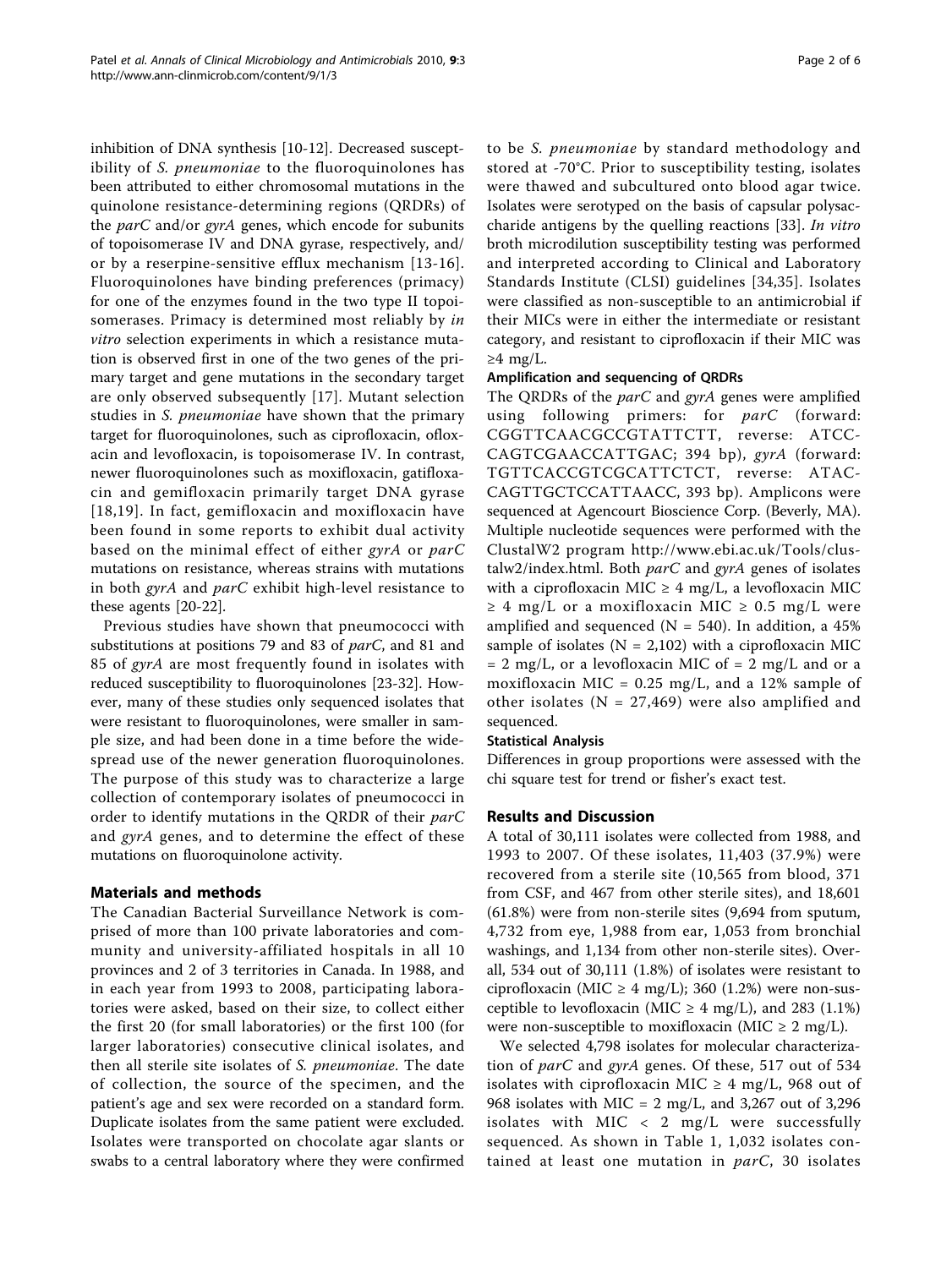<span id="page-2-0"></span>contained at least one mutation in gyrA, and 298 isolates contained at least one mutation in both parC and gyrA. Of those parC only mutant isolates, 17.8% were resistant to ciprofloxacin, 2.2% were non-susceptible to levofloxacin, and 0.4% to moxifloxacin. Among gyrA only mutant isolates, 36.7% were resistant to ciprofloxacin, 36.7% and 20% non-susceptible to levofloxacin and moxifloxacin, respectively. Finally, among isolates containing mutations in both parC and gyrA, 98.0% were resistant to ciprofloxacin, 97.6% non-susceptible to levofloxacin, and 86.2% to moxifloxacin (Table 1).

Among isolates with parC only mutations, the most common mutations were at positions 137 (Lys-137) (N  $= 722, 70.0\%$ , 79 (Ser-79) (N  $= 209, 20.2\%$ ), and 83 (Asp-83) (N = 56, 5.4%) (Table [2](#page-3-0)). The most common substitutions observed were Lys137Asn, Ser79Phe or Tyr, and Asp83Tyr or Asn. As shown in figure [1A](#page-3-0), substitutions at both positions 79 (Ser-79) and 83 (Asp-83) were associated with four-fold increase in MIC to ciprofloxacin ( $P < 0.0001$ ). In contrast, substitution at position 137 (Lys-137) was not associated with increased MIC to ciprofloxacin when compared to isolates with no mutations in  $parC$  (Figure [1A](#page-3-0)). These data are consistent with previous studies in which isolates with mutations that resulted in Ser-79 or Asp-83 amino acid changes were associated with decreased susceptibility to the fluoroquinolones [[25,26,28,31\]](#page-5-0). Other mutations were found much less commonly. Those occurring at position 78 (Asp-78), and possibly those at positions 52 (Ser-52), 91 (Asn-91), 115 (Ala-115) and 129 (Tyr-129) could be associated with increase MIC to ciprofloxacin, though statistical analyses were not done due to small number of isolates (Table [2\)](#page-3-0). The presence of Ser-79 and Asp-83 mutations were associated with an approximately two fold increase in levofloxacin and moxifloxacin MICs, though none of the isolates with an amino acid change a position 83, and only 1.6% and 4.3% of isolates with Ser-79 mutations were non-susceptible to moxifloxacin and levofloxacin, respectively (data not shown). However, it is important to note that the classification of non-susceptibility is based on CLSI breakpoints. S. pneumoniae can just as readily develop resistance to fluoroquinolones during therapy when a first-step mutation has occurred that results in reduced susceptibility to the fluoroquinolones, even though the increase in MIC does not meet CLSI criteria for nonsusceptibility. The combination of two mutations, each of which causes a reduction in the activity of the fluoroquinolone, results in a resistant strain [\[36,37\]](#page-5-0).

We found that not all mutations resulted in a reduction of the activity of the fluoroquinolones. An amino acid change at Lys-137 in combination with a change in either Ser-79 or Asp-83did not significantly increased the ciprofloxacin MIC compared to isolates with Ser-79 or Asp-83 only changes (Ser-79 only vs Ser-79 + Lys-137: P = 0.330; Asp-83 only vs Asp-83 + Lys-137: P = 0.5511). These data are consistent with previously reported studies in which a mutation at parC resulting in an amino acid change at Lys-137 did not play a significant role in increasing the MIC to fluoroquinolones [[30,32\]](#page-5-0).

If the Lys-137 parC mutation has only a marginal effect, if any, on fluoroquinolone activity, what would explain its presence and the frequency with which has been identified by others [[38\]](#page-5-0)? Its occurrence may just be the result of a polymorphism in *parC*, similar to what has been seen in Streptococcus pyogenes [[39](#page-5-0)] or as yet some unidentified fitness advantage. The frequency

Table 1 In vitro activities of fluoroquinolones against S. pneumoniae isolates with mutations in the parC and gyrA genes.

|               | Minimum Inhibitory Concentration (mg/L)<br>Number of Isolates |              |              |              |                |          |     |                |                |              |     |                |                |              |       |
|---------------|---------------------------------------------------------------|--------------|--------------|--------------|----------------|----------|-----|----------------|----------------|--------------|-----|----------------|----------------|--------------|-------|
|               | 0.015                                                         | 0.03         | 0.06         | 0.12         | 0.25           | 0.5      |     | 2              | 4              | 8            | 16  | 32             | 64             | 128          | Total |
| parC only     |                                                               |              |              |              |                |          |     |                |                |              |     |                |                |              |       |
| Ciprofloxacin | $\mathbf{0}$                                                  | $\mathbf{0}$ | $\Omega$     | $\mathbf 0$  | $\overline{2}$ | 182      | 408 | 256            | 136            | 39           | 5   | $\overline{2}$ | $\overline{2}$ | 0            | 1032  |
| Levofloxacin  | $\Omega$                                                      | $\mathbf{0}$ |              | 0            | $\mathbf{0}$   | 205      | 580 | 213            | 15             | 3            | 4   |                | $\Omega$       | 0            | 1022  |
| Moxifloxacin  | $\mathbf{0}$                                                  | 5            | 130          | 489          | 343            | 16       | 8   | $\overline{2}$ |                |              | 0   | $\mathbf{0}$   | $\circ$        | $\circ$      | 995   |
| gyrA only     |                                                               |              |              |              |                |          |     |                |                |              |     |                |                |              |       |
| Ciprofloxacin | $\Omega$                                                      | $\Omega$     | $\Omega$     | $\Omega$     | $\mathbf{0}$   |          | 9   | 9              | $\overline{2}$ | 5            | 2   | 2              | $\Omega$       | $\mathbf{0}$ | 30    |
| Levofloxacin  | $\Omega$                                                      | $\mathbf{0}$ | $\Omega$     | 0            | 0              |          | 13  | 5              | 3              | 4            | 4   | $\Omega$       | $\circ$        | $\circ$      | 30    |
| Moxifloxacin  | $\mathbf{0}$                                                  | $\mathbf{0}$ |              | 6            | 8              | 4        | 5   | $\overline{4}$ | 2              | $\mathbf{0}$ | 0   | $\mathbf{0}$   | $\mathbf{0}$   | $\circ$      | 30    |
| parC & gyrA   |                                                               |              |              |              |                |          |     |                |                |              |     |                |                |              |       |
| Ciprofloxacin | $\mathbf{0}$                                                  | $\Omega$     | $\Omega$     | $\mathbf{0}$ | $\mathbf{0}$   | $\Omega$ | 3   | 3              | 4              | 29           | 73  | 126            | 55             | 5            | 298   |
| Levofloxacin  | $\mathbf{0}$                                                  | $\mathbf{0}$ | $\Omega$     | $\mathbf{0}$ | $\mathbf{0}$   |          | 6   | $\mathbf{0}$   | 13             | 78           | 151 | 37             | 11             |              | 298   |
| Moxifloxacin  | $\mathbf{0}$                                                  | $\mathbf{0}$ | $\mathbf{0}$ | 4            | 6              | 3        | 26  | 136            | 87             | 18           |     |                | $\circ$        | 0            | 282   |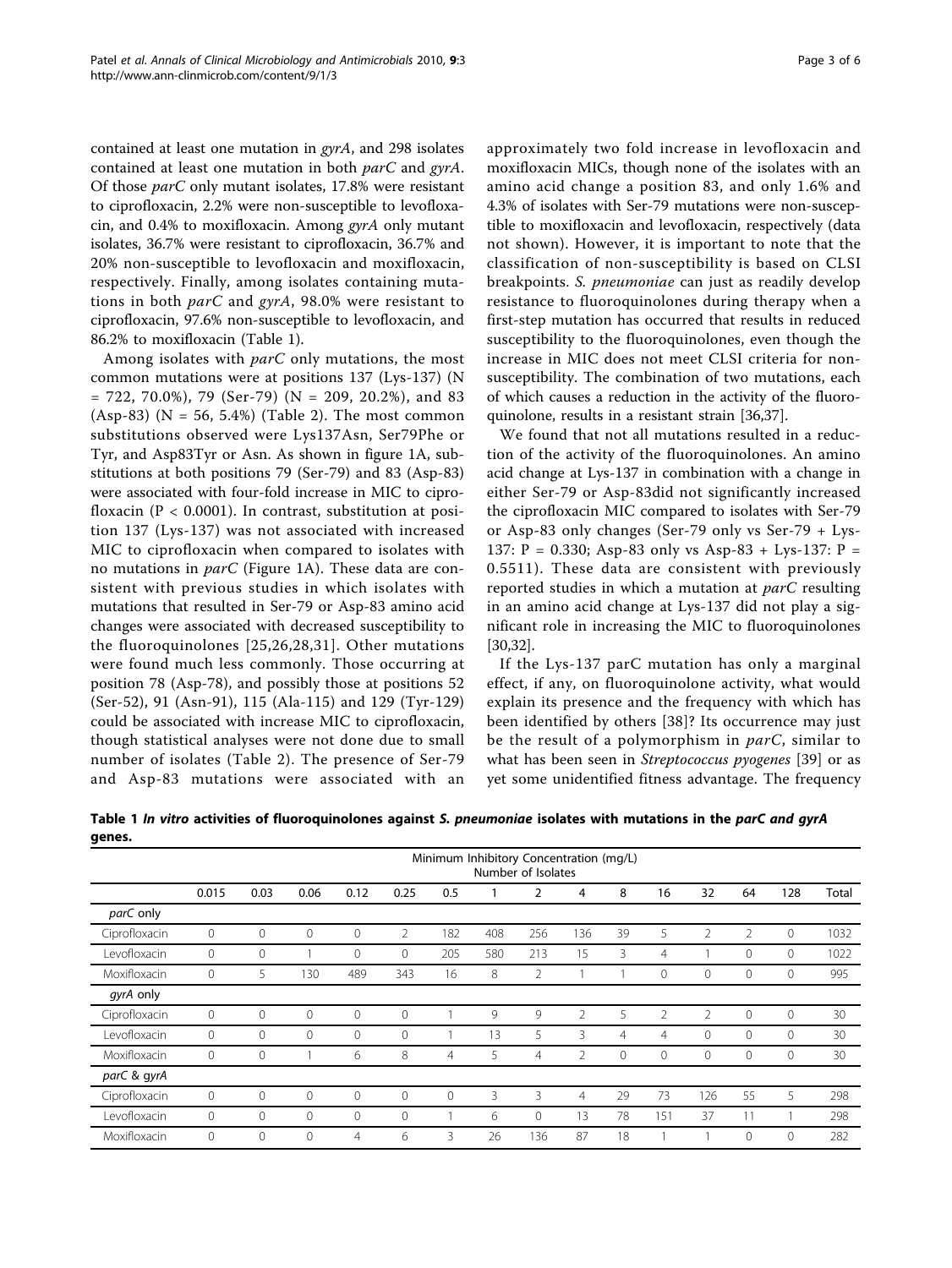with which it has been found is due in part to its association with specific common serotypes. We found that 400 out of 622 (64.3%) isolates with Lys-137  $parC$  mutation belonged to serotypes 1, 12, 31, 7A, 9V, 9N and 9L, whereas only 49 out of 3064 (1.6%) of isolates with no mutations belonged to these serotypes. Among these serotypes, 9V, 9N and 9L contained the majority of isolates with Lys-137 parC mutation (285 out of 400).

In Canada, there has been a sustained yearly increase in the use of the fluoroquinolones for the treatment of respiratory tract infections in adults during the last decade [\[6\]](#page-4-0). This has been accounted for in large part by the increased use of levofloxacin and moxifloxacin [[6\]](#page-4-0). Despite the increased use of fluoroquinolones such as moxifloxacin that preferentially target GyrA, the number of mutations in the QRDR of the gyrA have gene remained low [[40\]](#page-5-0). We found only 30 out of 3297  $(0.9\%)$  isolates containing mutations in gyrA only that resulted in an amino acid change in GyrA, with the most common substitution observed at position 81 (Ser-81) (70%; 21 out of 30) (Data not shown). The most common substitutions observed were Ser81Phe or Tyr in gyrA. The presence of a mutation in gyrA that resulted in an amino acid change at position 81 was associated with an approximately two fold increase in MIC to ciprofloxacin with 52.4% (11 out of 21) of isolates with this mutation resistant to ciprofloxacin. These data suggest that Ser-81 mutation in gyrA significantly reduces susceptibility to all fluoroquinolones.

Among isolates with mutations in both parC and gyrA, majority of these isolates carried amino acid alterations at Ser-79 and Ser-81 of parC and gyrA, respectively (214 of 298; 71.8%), followed by amino acid alterations at Ser-79 and Glu-85 (45 of 298; 15.1%). As shown in figure [2,](#page-4-0) isolates with mutations Ser-79 in parC and Ser-81 in gyrA were significantly associated with higher ciprofloxacin MIC with 69% (145 out of 210) isolates had MIC  $\geq$  32 mg/L. Similarly, isolates containing mutations Ser-79 in parC and Glu-85 in *gyrA*, or Asp-83 in  $parC$  and Ser-81 in *gyrA* were also significantly associated with increased MIC to ciprofloxacin. Interestingly, we had found 4 isolates containing mutations Lys-137 in parC and Ser-81 in gyrA, all of which were resistant to ciprofloxacin. However, MIC values were similar to the strains with mutations in gyrA ser-81 only, supporting the fact that mutation in *parC* Lys-137 is not associated with a reduction in fluoroquinolone activity.



|              | Ciprofloxacin Minimum Inhibitory Concentration (mg/L)<br><b>Number of Isolates</b> |          |          |               |                |               |              |               |          |          |              |  |
|--------------|------------------------------------------------------------------------------------|----------|----------|---------------|----------------|---------------|--------------|---------------|----------|----------|--------------|--|
| Substitution | 0.12                                                                               | 0.25     | 0.5      |               | $\overline{2}$ | 4             | 8            | 16            | 32       | 64       | <b>Total</b> |  |
| None         |                                                                                    | 6        | 919      | 1,863         | 523            | 37            | 2            | $\mathcal{P}$ | $\Omega$ |          | 3,354        |  |
| Asp-78       |                                                                                    | $\Omega$ | $\Omega$ | $\Omega$      | 4              | $\mathcal{D}$ | $\mathbf{0}$ |               | $\Omega$ |          | 6            |  |
| Asp-83       |                                                                                    | 0        | $\Omega$ | $\mathcal{D}$ | 19             | 30            | 5            |               |          |          | 56           |  |
| $Lys-137$    |                                                                                    |          | 176      | 391           | 137            | 16            |              |               | $\Omega$ |          | 722          |  |
| Arg-95       |                                                                                    |          | ำ        | ำ             | $\Omega$       |               | $\mathbf{0}$ | $\Omega$      | $\Omega$ | $\Omega$ | 6            |  |
| Ser-52       |                                                                                    | 0        |          | 3             | 4              |               | $\mathbf{0}$ | $\Omega$      | $\Omega$ | 0        | 9            |  |
| Ser-79       |                                                                                    | $\Omega$ | $\Omega$ |               | 82             | 84            | 33           | 5             | 2        |          | 209          |  |
| Other*       |                                                                                    | $\Omega$ | 3        | 6             |                |               | $\mathbf{0}$ | $\Omega$      | $\Omega$ |          | 17           |  |
| Tyr-129      | 0                                                                                  | $\Omega$ | $\Omega$ | 3             | 3              |               | $\mathbf{0}$ | 0             | $\Omega$ |          | ⇁            |  |

\*Mutations at other sites include: Ala-63 (1), Val-66 (2), Met-85 (1), Asn-91 (2) Glu-99 (1), Glu-100 (1), Gly-106 (1), Ser-107 (1), Met-108 (1), Ala-115 (2), Tyr-118 (1), Arg-122 (1), Leu-130 (1), Glu-135 (1), Thr-138 (1), Ala-158 (1). Of these, two (one with Asn-91-Asp mutation, and one with Ala-115-Pro mutation) had ciprofloxacin MICs of 4 mg/L, and one (Thr-138-Ile) had a levofloxacin MIC of 2 mg/L. All others had MIC to ciprofloxacin of < 4 mg/L, to levofloxacin of < 2 mg/L, and to moxifloxacin of < 0.5 mg/L)

<span id="page-3-0"></span>Patel et al. Annals of Clinical Microbiology and Antimicrobials 2010, 9:3

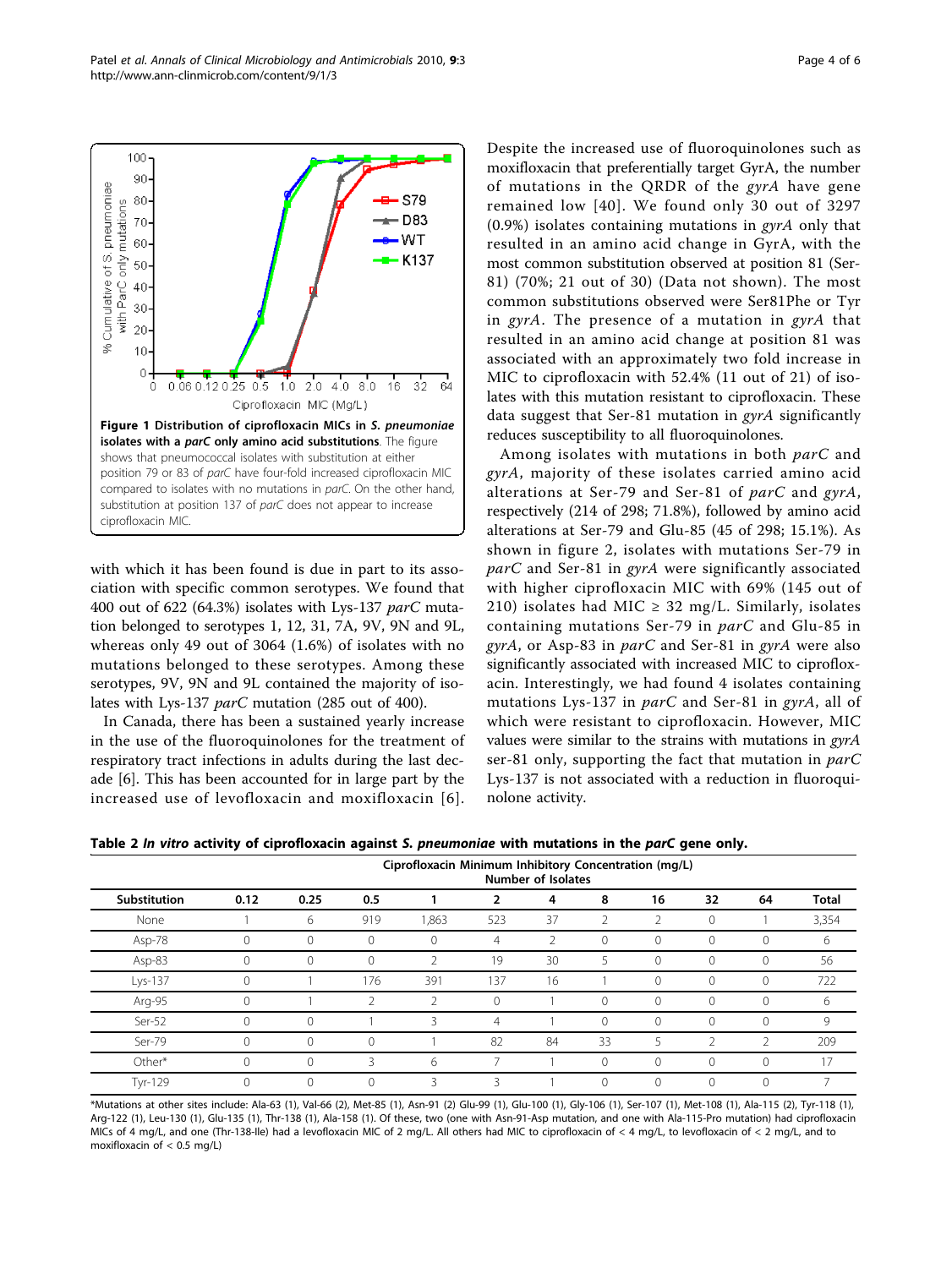<span id="page-4-0"></span>

### Conclusion

From this study of a large contemporary collection of pneumococci, we have found that, despite the widespread use of the fluoroquinolones for the treatment of respiratory tract infections in adults that resistance remains less the two percent. Also, despite the increase use of the C-8 methoxy fluoroquinolones including moxifloxacin and gatifloxacin which primarily target the type II topoisomerase GyrA, isolates with only mutations in the QRDRs of the gyrA only gene remain infrequent. Not all mutations, most frequently Lys-137, found in the QRDRs of the parC gene of S. pneumoniae is associated with an increased MIC to fluoroquinolones. The high prevalence of Lys-137 appears to be due to its frequent occurrence in common serotypes.

#### Acknowledgements

We are indebted to all of the hospitals and laboratories participating in the Canadian Bacterial Surveillance Network. This study was funded through the National Centre of Excellence in Bacterial Diseases, and by unrestricted educational grant from Bayer.

#### Author details

<sup>1</sup>Department of Microbiology, Mount Sinai Hospital, Toronto, Ontario, M5G 1X5, Canada. <sup>2</sup>Department of Laboratory Medicine and Pathobiology, University of Toronto, Toronto, Ontario, M5G 1L5, Canada. <sup>3</sup>Ontario Agency for Health Protection and Promotion, Toronto, Ontario, M9P 3T1, Canada.

#### Authors' contributions

SNP carried out statistical analysis of the data and drafted the manuscript. RM sequenced the isolates and helped in drafting the manuscript. AM participated in the design of the study and in the preparation of the manuscript. KG was involved in creation of the database to include all information regarding each isolate. DEL participated in the design and in

the coordination of the study, and in the preparation of the manuscript. All authors read and approved the final manuscript.

#### Competing interests

SNP, RM and KG have none to declare. AM has served on speaker's bureau, and on advisory boards of Bayer and Wyeth. She has also received unrestricted investigator grants from Bayer and Wyeth. DEL is a member of Advanced Life Sciences and Boehringer Ingelheim USA Corporation advisory board committees. He has also consulted with MPM Asset management LLC., and has received research support from Advanced Life Sciences, Cerexa, Inc, GlaxoSmithKline, Inc., and Bayer Healthcare AG.

## References

Received: 29 September 2009

1. Loeb M: [Pneumonia in older persons.](http://www.ncbi.nlm.nih.gov/pubmed/14583867?dopt=Abstract) Clin Infect Dis 2003, 37(10):1335-1339.

Accepted: 18 January 2010 Published: 18 January 2010

- 2. Musher DM: Infections caused by [Streptococcus pneumoniae](http://www.ncbi.nlm.nih.gov/pubmed/1576274?dopt=Abstract): clinical [spectrum, pathogenesis, immunity, and treatment.](http://www.ncbi.nlm.nih.gov/pubmed/1576274?dopt=Abstract) Clin Infect Dis 1992, 14(4):801-807.
- 3. Kadioglu A, Weiser JN, Paton JC, Andrew PW: The role of [Streptococcus](http://www.ncbi.nlm.nih.gov/pubmed/18340341?dopt=Abstract) pneumoniae [virulence factors in host respiratory colonization and](http://www.ncbi.nlm.nih.gov/pubmed/18340341?dopt=Abstract) [disease.](http://www.ncbi.nlm.nih.gov/pubmed/18340341?dopt=Abstract) Nat Rev Microbiol 2008, 6(4):288-301.
- 4. Mandell LA, Wunderink RG, Anzueto A, Bartlett JG, Campbell GD, Dean NC, Dowell SF, File TM Jr, Musher DM, Niederman MS, Torres A, Whitney CG, Infectious Diseases Society of America; American Thoracic Society: [Infectious Diseases Society of America/American Thoracic Society](http://www.ncbi.nlm.nih.gov/pubmed/17278083?dopt=Abstract) [consensus guidelines on the management of community-acquired](http://www.ncbi.nlm.nih.gov/pubmed/17278083?dopt=Abstract) [pneumonia in adults.](http://www.ncbi.nlm.nih.gov/pubmed/17278083?dopt=Abstract) Clin Infect Dis 2007, 44(Suppl 2):S27-72.
- 5. Fuller JD, McGeer A, Low DE: [Drug-resistant pneumococcal pneumonia:](http://www.ncbi.nlm.nih.gov/pubmed/16344922?dopt=Abstract) [clinical relevance and approach to management.](http://www.ncbi.nlm.nih.gov/pubmed/16344922?dopt=Abstract) Eur J Clin Microbiol Infect Dis 2005, 24(12):780-788.
- Adam HJ, Hoban DJ, Gin AS, Zhanel GG: [Association between](http://www.ncbi.nlm.nih.gov/pubmed/19342204?dopt=Abstract) [fluoroquinolone usage and a dramatic rise in ciprofloxacin-resistant](http://www.ncbi.nlm.nih.gov/pubmed/19342204?dopt=Abstract) [Streptococcus pneumoniae](http://www.ncbi.nlm.nih.gov/pubmed/19342204?dopt=Abstract) in Canada, 1997-2006. Int J Antimicrob Agents 2009, 34(1):82-85.
- 7. Patel SN, McGeer A, Green K, Low DE, Canadian Bacterial Surveillance Network (CBSN): Lack of emergence of gyrA mutations in S. pneumoniae (SP) despite increased fluoroquinolone (FQ) usage. 48th Annual Interscience Conference on Antimicrobial Agents and Chemotherapy/Infectious Disease of Society of America 46th Annual Meeting: 2008; Washington, DC , (Abstract # C2-1843).
- 8. Shams WE, Evans ME: [Guide to selection of fluoroquinolones in patients](http://www.ncbi.nlm.nih.gov/pubmed/15892589?dopt=Abstract) [with lower respiratory tract infections.](http://www.ncbi.nlm.nih.gov/pubmed/15892589?dopt=Abstract) Drugs 2005, 65(7):949-991.
- 9. Ferrara AM: [New fluoroquinolones in lower respiratory tract infections](http://www.ncbi.nlm.nih.gov/pubmed/15940410?dopt=Abstract) [and emerging patterns of pneumococcal resistance.](http://www.ncbi.nlm.nih.gov/pubmed/15940410?dopt=Abstract) Infection 2005, 33(3):106-114.
- 10. Bast DJ, Low DE, Duncan CL, Kilburn L, Mandell LA, Davidson RJ, de Azavedo JC: [Fluoroquinolone resistance in clinical isolates of](http://www.ncbi.nlm.nih.gov/pubmed/11036021?dopt=Abstract) Streptococcus pneumoniae[: contributions of type II topoisomerase](http://www.ncbi.nlm.nih.gov/pubmed/11036021?dopt=Abstract) [mutations and efflux to levels of resistance.](http://www.ncbi.nlm.nih.gov/pubmed/11036021?dopt=Abstract) Antimicrob Agents Chemother 2000, 44(11):3049-3054.
- 11. Bush K, Goldschmidt R: [Effectiveness of fluoroquinolones against gram](http://www.ncbi.nlm.nih.gov/pubmed/11249591?dopt=Abstract)[positive bacteria.](http://www.ncbi.nlm.nih.gov/pubmed/11249591?dopt=Abstract) Curr Opin Investig Drugs 2000, 1(1):22-30.
- 12. Heaton VJ, Ambler JE, Fisher LM: [Potent antipneumococcal activity of](http://www.ncbi.nlm.nih.gov/pubmed/11036032?dopt=Abstract) [gemifloxacin is associated with dual targeting of gyrase and](http://www.ncbi.nlm.nih.gov/pubmed/11036032?dopt=Abstract) [topoisomerase IV, an in vivo target preference for gyrase, and enhanced](http://www.ncbi.nlm.nih.gov/pubmed/11036032?dopt=Abstract) [stabilization of cleavable complexes](http://www.ncbi.nlm.nih.gov/pubmed/11036032?dopt=Abstract) in vitro. Antimicrob Agents Chemother 2000, 44(11):3112-3117.
- 13. Van Bambeke F, Michot JM, Van Eldere J, Tulkens PM: [Quinolones in 2005:](http://www.ncbi.nlm.nih.gov/pubmed/15760423?dopt=Abstract) [an update.](http://www.ncbi.nlm.nih.gov/pubmed/15760423?dopt=Abstract) Clin Microbiol Infect 2005, 11(4):256-280.
- 14. Hawkey PM: [Mechanisms of quinolone action and microbial response.](http://www.ncbi.nlm.nih.gov/pubmed/12702701?dopt=Abstract) J Antimicrob Chemother 2003, 51(Suppl 1):29-35.
- 15. Smith HJ, Nichol KA, Hoban DJ, Zhanel GG: [Dual activity of](http://www.ncbi.nlm.nih.gov/pubmed/12039880?dopt=Abstract) fluoroquinolones against [Streptococcus pneumoniae](http://www.ncbi.nlm.nih.gov/pubmed/12039880?dopt=Abstract): the facts behind the [claims.](http://www.ncbi.nlm.nih.gov/pubmed/12039880?dopt=Abstract) J Antimicrob Chemother 2002, 49(6):893-895.
- 16. Pestova E, Millichap JJ, Noskin GA, Peterson LR: [Intracellular targets of](http://www.ncbi.nlm.nih.gov/pubmed/10797078?dopt=Abstract) [moxifloxacin: a comparison with other fluoroquinolones.](http://www.ncbi.nlm.nih.gov/pubmed/10797078?dopt=Abstract) J Antimicrob Chemother 2000, 45(5):583-590.